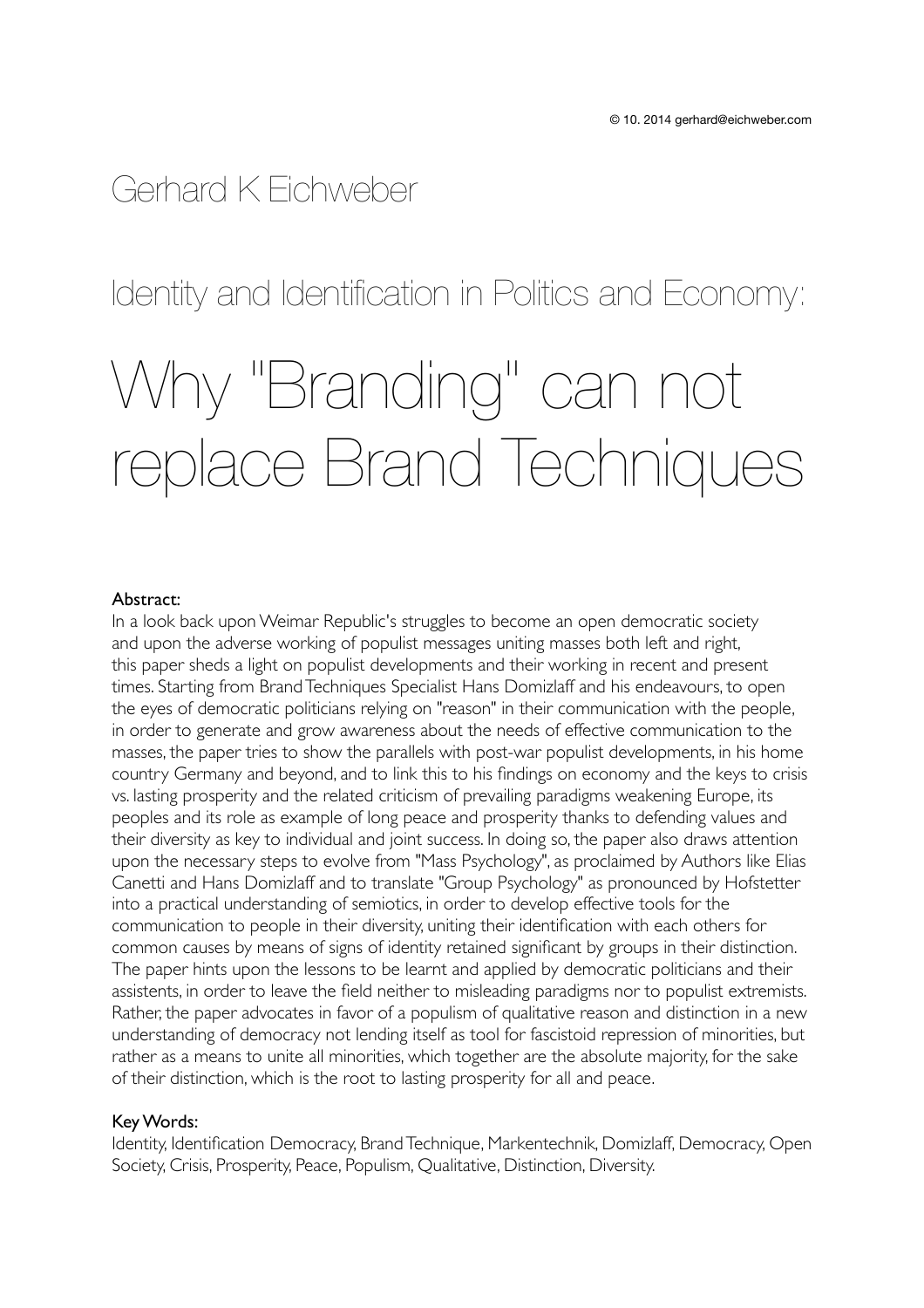#### Introduction:

Are state employees and politicians any more intelligent, learned and wise than the people they pretend to serve? How can they, thus, claim any justification to patronise any of their citizens? But also:

Are citizens wise enough to recognise and distinguish counterproductive political concepts from those in fact digging to the roots of problems and solving them? Is it true, that crowds have a greater wisdom than geniuses and groups of geniuses? Why is there an opposition to real elites? And why do those who oppose the "raison d'être" of elites as much as the admission, that geniuses exist, even in our days, and that they need to be employed for the best of society rather than being repressed? Aren't they aspiring to just the same role of leadership, with all the competences? Just without the competence required to know and lead their peoples in their best interest? Why do they need and install repressive systems, which true leaders do not need? Helmut Schmidt's ostentative receiving Breschnew in his modest home in Hamburg, without fences and guards other than those in place for the occasion of the USSR's leader's private visit, has lead to the guest's question, how he could feel save and keep the people at a distance? But, back in the USSR, Breshnew and other repressive leaders alike were not only acclaimed by paid clacqeurs. Some will have believed in his leadership being right. And probably these will also have acclaimed illegal actions repressing others. Maybe they were part of the repression. Just as the Nazis in Germany have given power over educated people to those, who normally would not even have been seen fit to serve those, whom they now in feisty manner repressed.

In today's political landscapes, all over Europe, so called "populism" is a phenomenon used, abused and angering political parties and politicians. As a result, populism is a topic worth discussing in itself: Is it bad? And, if so, why? Is the forming of majorities not a normal process required in democracies? What is the role of "the media" in populist movement's success in reaching out to groups and masses and acquiring power, possibly even majorities? When blaming movements as "populist", in most cases there are extreme positions not only presented, but succeeding to convince fast growing groups of citizens as voters. This may concern rather the left or the right wing. Thus, fascistoid positions and opinions requiring the "say" for their political camp over the rest of the world. Of course, this reminds of Hitler and Stalin as much as of Iranian, Turkish and Saudi governments, and many more. It is the qualitative aspect of a basically anti-democratic tendency using the mechanisms of democracy to gain power. This may justify a "rethinking" of democracy and its roots in feudalist concepts of state and of politicians as well as administrations, both in theory servants of the only sovereign called "the people", but patronising the people and, moreover, minorities, which are also part of every people. Actually, as every person is different and therefore shall find itself in many cases as part of a minority, the equal right of "being" just as different as one is, thus: diverse, is probably the most important of all fundamental constitutional rights. A right necessary to fight for in all senses and contexts. But a right abnegated by present day "populist" movements of any kind. Moreover, this is of utmost importance, as the deeper roots of the "economical" crisis are to be found – and cured – in the culture of every people, region and state: In the culture of dealing with diversity. Only diversity, qualitative distinction rather than quantitative criteria and measures, can constantly generate the diverse demand and offers, the innovations generating new employment much needed to let every region prosper.

In the face of such deeper insight, one must not only review sciences and their theory, namely the dealing with paradigms and their overdue replacement by sober cognitive openness, but also education – and rethink democracy. But while all this will take time, democracies are under pressure. Both by hidden agendas and foreign interests bluntly imposed, and by internal groups. Thus, for democrats and their reasonable concepts, it is important to communicate effectively.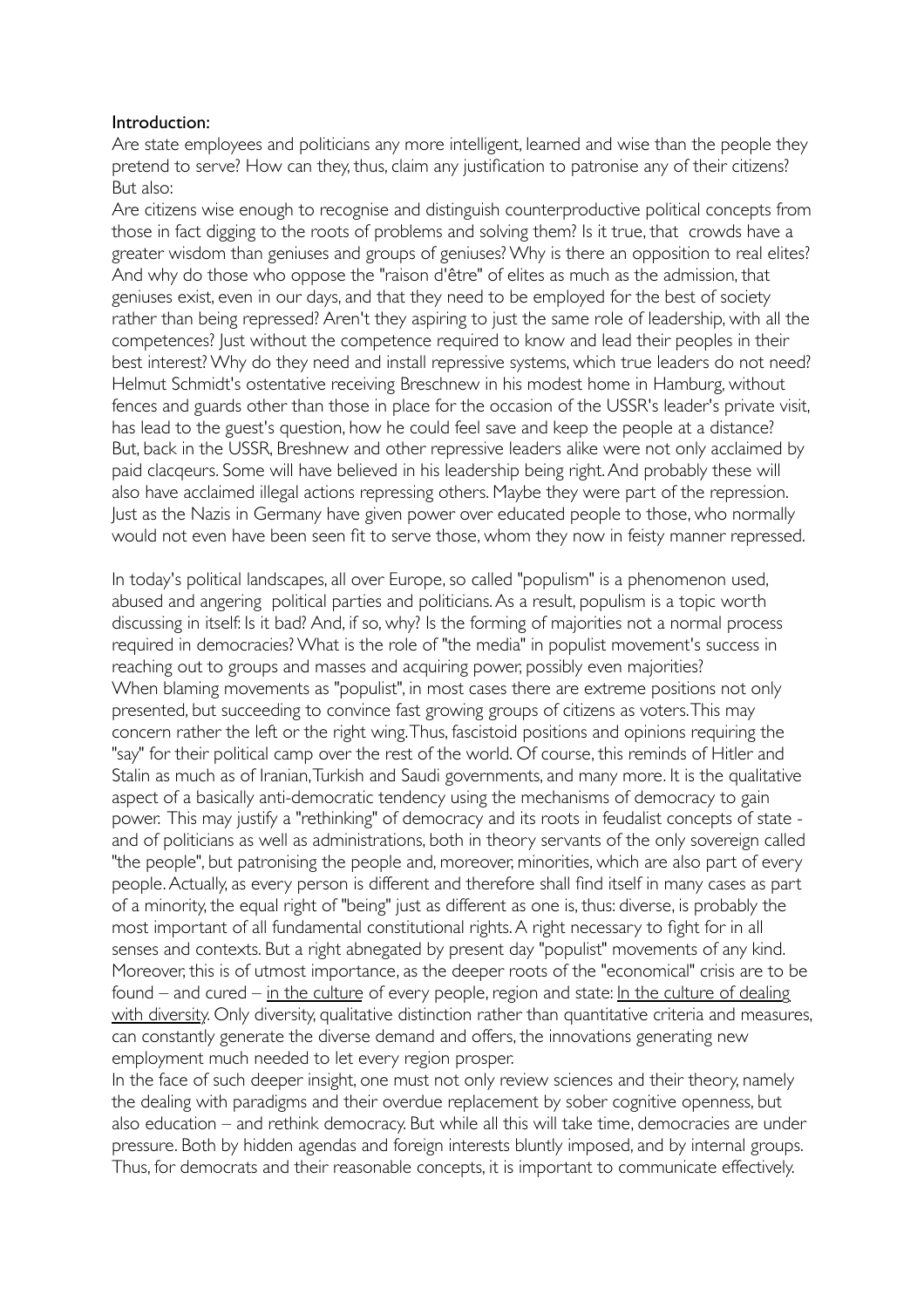#### Identity and Commumication:

Communication links Identities to causes, and those again to identities which identify themselves through the causes with signs. But the best arguments fail in front of large groups and "masses". In such groups and masses, even the most intelligent individuals become part of the crowd and

While the first identities are those of the "senders" and, thus, can be dealt with as "brands", the second set of identities is diffuse. In certain contexts, one group of people may identify with one set of values, attitudes and preferences, while in other contexts, some of these do join in with entirely other groups. And so forth. Dealing with diversity as a basis of open democratic societies requires the understanding of the principles of set theory in such ways, that all people are members of many different sets and sub-sets. Reaching out to them and catering to them, requires an interest in their values, attitudes and preferences: In the qualitative distinction lately often named as so called "soft" factors. These are the material, decisions are based upon. But hated by those recurring to simplistic quantitative criteria for distinction rather than engaging themselves in a true interest leading to understanding the people rather than inducing them to anything short-lived. Catering means serving and thus requires a truly benevolent interest. Goodwill is the word, which can more precisely specify, what "*love of next of kin"* means. Now: How can one shape and communicate goodwill in order to earn identification with a common cause shared with some, never all, other people? How can one design a brand appealing to target groups while not necessarily offending others? After all: Wise coalitions are needed. And in order to have the fitting partners for the coalitions, offensive "populist" must not be allowed much success. This, however, requires to understand the origins of their successes.

#### Dissatisfied Citizens returning to the Polls

Ever since the sudden rise of the "Schill" Party's success in Hamburg, Germany, one can observe the same mechanisms leading to sudden rises of populist leaders harvesting on dissatisfaction by proposing "obvious", often simplistic but always extremist stances and policy proposals. After the Austrian export to Germany, Hitler, already the Austrian phenomenon of an illiberal right turn of a "liberal" party – and its lasting – the "phenomenon Haider", has provided much reason to analyse not only the working of populist campaigning, but also to detect the hidden agendas behind such sudden rises. Here the media can be seen as tools. And one must take them into account as potential adversaries. Thus: Campaigning for truly democratic positions must work without such media support. How much so, can be seen in the case of Italy and the populist right wing movements, with a figure like Berlusconi in the double role of "*Hugenberg and Hitler in one person*". This case also illuminates the importance of truly independent free media, as far as public radio and television are concerned: What the allies have implemented in Germany would probably have hindered, that, once at the government, Berlusconi could also reign into RAI (radio televisione italiana) to the extent he actually did. But in Italy, too, the work of dissatisfaction and retreat into a kind of depression - then suddenly turned into an outburst leading to a strong role for a new party, can be studied with the example of the "Grillini"… Greece and Catalunya are other cases of extreme populism nurtured by dissatisfaction. What, however, must not be overlooked: In all cases one can observe a long growing dissatisfaction with the "official" players, politicians and parties and their administrations. Thus: In all such cases, the "populist" parties with their simplistic extremist "solutions" would never have any chance, if not thanks to the incompetence of the long time political leaders. Moreover, as in the case of Hamburg's "for ever" – and always more ostentatiously against the people – reigning social democratic party, the disregard for the people as groups, and their specific needs and preferences, must be seen as the reason behind slowly increasing abstention from voting – and the n the sudden union behind someone promising the change – which in a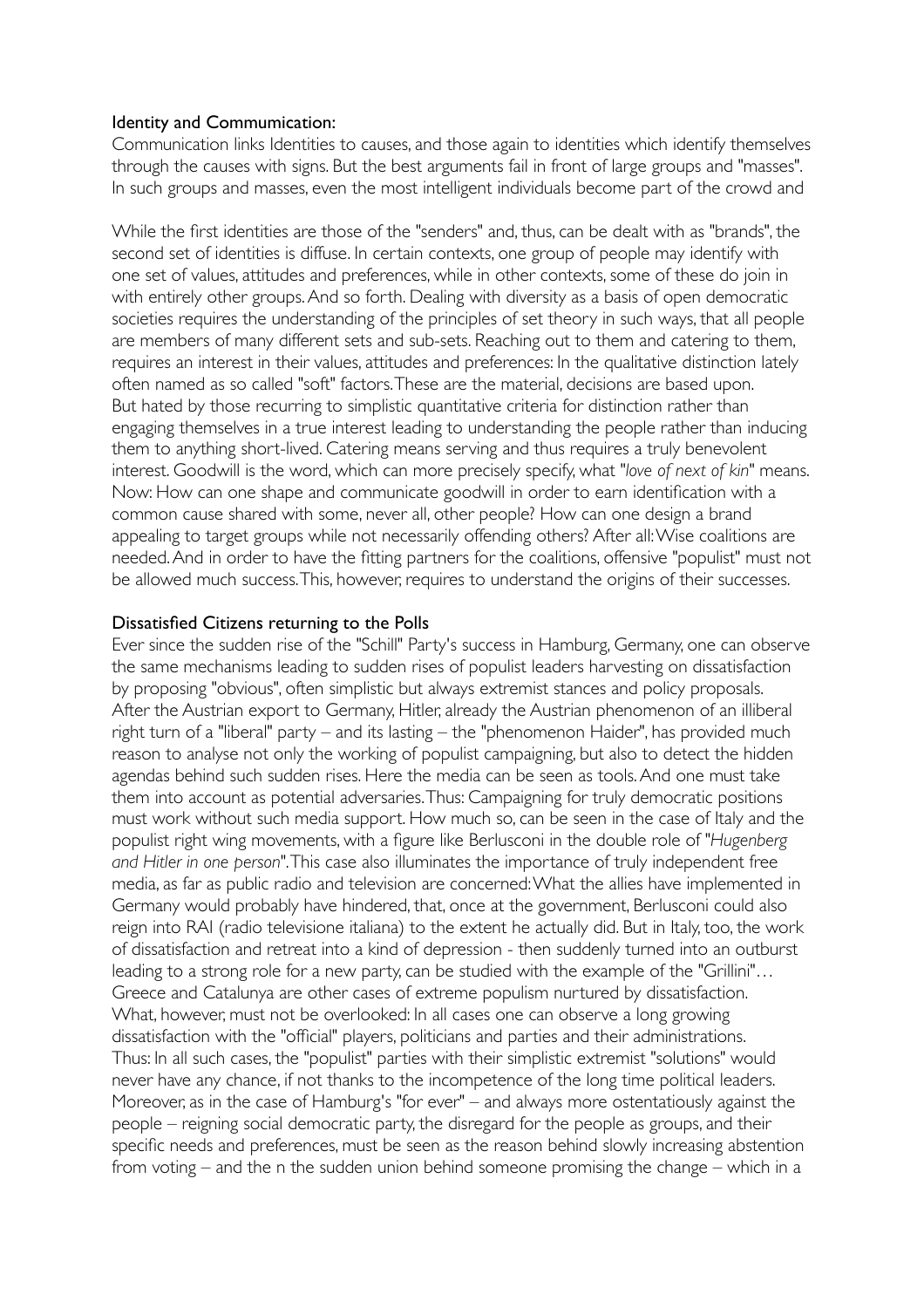coalition together with the equally incompetent, just differently interest-related christian democratic party in fact occurred. After the change, which led to sudden relief and uprise in many ways, but also to many ill developments serving foreign hidden agendas, the "Schill"-party disappeared as quickly as it had grown. Its only function had been that of making the change possible. This has a certain parallel to the Spanish change from fascism to democracy, as heared in a comment by Spains King Juan Carlos I about former prime minister Adolfo Suarez: "*I don't understand, why he continues to struggle in politics. His historic function, of leading over from fascism to democracy, is long accomplished. And I have ennobled him to the state of a count*." In fact: After that, all the rest appears as minor. Now, in the case of Schill in Hamburg, such reduction to the brief historic function as "*agent of change*" has been assured by the people itself, by means of a defeat in new elections. In Italy, neither Berlusconi nor Grillo so far have been taught the same lesson. And also Greeks extreme leftists and Germany's "left" still pend such redimensioning. And so in many other countries. But: Is that the culpability of the respective peoples? Or result of the lack of truly convincing alternatives? Or is it only the lack of "right" communication to specific target groups and masses, pushing unreasonable anti-democratic forces aside?

#### Nonverbal Communication of sober Reason

During the German "Weimar Republic", many parties have reached out to different target groups with their specific programmes. Not only have they missed the opportunity to form solid coalitions serving the minorities they represented and the people as a whole, all together. But they als lost out to the people who in their deception of the democratic forces' inability to cope with the increasingly harsh problems of the country and the global crisis on purpose ignited by oligarchs in the USA in order to push the Dollar over the Britisch Pound as the world's leading currency. What was not known than, and disclosed only rather recently, is, that the Hitler and his Nazi party received bold financing from US magnate and anti-semite Ford. One can be certain: Such things do happen also right now. And the latest Australian elections are a vivid example. Just as much as changes in "A's" attributed or withdrawn by rating agencies. After all, like all other media, these are part of the international press and in hands of moguls. As democratic defenders of "*open societies against its enemies*" one must, thus, to be on the safe side, communicate to the masses by means, which are unconfoundable. This is, what in the struggles of democrats to save democracy in the Weimar Republic, Hans Domizlaff, the inventor of "Brand Techniques" as the most sound concept of non-verbal communication with masses, had in vain proposed to democratic leaders. A famous meeting finally taking place with Brüning and the Vatican's Nuntius and later Pope ended with no real results. And of the little booklet which Domizlaff had circulated among "hand-selected" democrats, four copies made it to Hitlers Nazis. Learnt by heart by Josef Goebbels, in order to pass his copy on. There were no photocopiers in those days. And, thus, became the foundation of the opposite: Of a German Ministry of Propaganda serving the fascists rather than democracy uniting the people behind one common cause: Peace and prosperity for all and all of Europe. This, however, as proven already by the financing of Hitler through Ford, was not in the interest of foreign parties. They needed a week Europe: War. And this was further made possible by assuring that Hitler's forces had enough petroleum to wage the war against Russia. Assured through the direct interests in the German chemicals conglomerate "IG Farben" by Rockefeller and Consorts. Such foreign interests exist also, and not only since the intentional "Crash" of 2008, in current European developments, including the stirring up of anti-EU and anti-Euro hostility. Patterns are similar: The Euro had been about to be an alternative to the Dollar for global trade. This paper is not about clear signs of interference and the hardly camouflaged interests it serves. The question it deals with is: How to communicate to the people, without stirring unrest, but showing and leading the way towards self determination and full employment, thus to prosperity and peace?